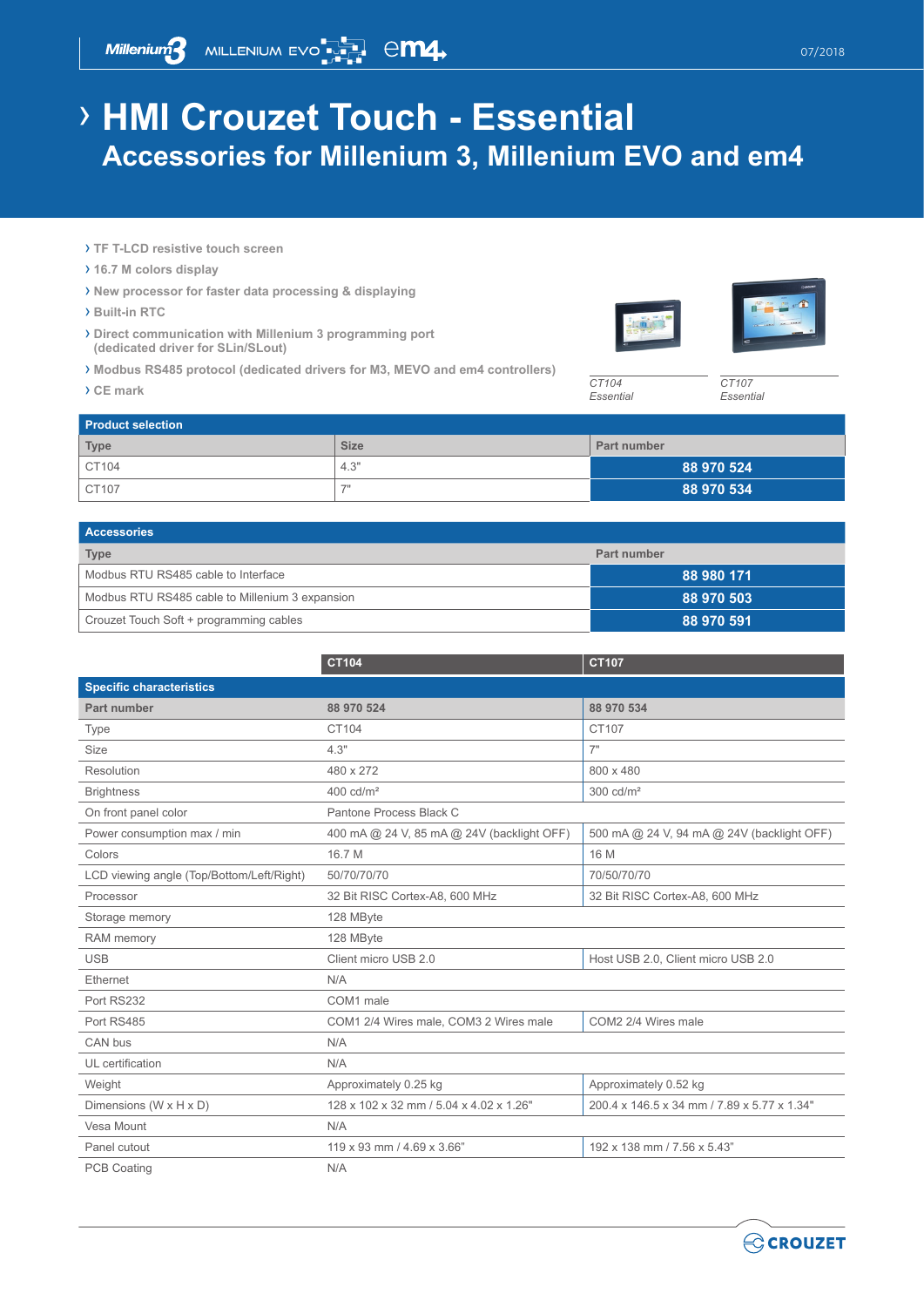|                                                             | CT104                                                                                                                                                                                                                                                                                                   | <b>CT107</b> |
|-------------------------------------------------------------|---------------------------------------------------------------------------------------------------------------------------------------------------------------------------------------------------------------------------------------------------------------------------------------------------------|--------------|
| <b>General characteristics</b>                              |                                                                                                                                                                                                                                                                                                         |              |
| Enclosure                                                   | Plastic                                                                                                                                                                                                                                                                                                 |              |
| Products certification                                      | CE                                                                                                                                                                                                                                                                                                      |              |
| Nominal voltage                                             | $12/24$ V-                                                                                                                                                                                                                                                                                              |              |
| Operating limits                                            | $10.5 - 28$ V-                                                                                                                                                                                                                                                                                          |              |
| Power isolation                                             | Yes                                                                                                                                                                                                                                                                                                     |              |
| Power supply earthing                                       | Yes                                                                                                                                                                                                                                                                                                     |              |
| Voltage resistance                                          | 500 $V \sim$ (1 minute)                                                                                                                                                                                                                                                                                 |              |
| Isolation resistance                                        | $>$ 50 Mohms at 500 V—                                                                                                                                                                                                                                                                                  |              |
| Vibration endurance                                         | 10 to 25 Hz (X, Y, Z direction 2G 30 minutes)                                                                                                                                                                                                                                                           |              |
| Conducted and radiated emissions                            | EN 55022: 2010 + AC: 2011 class A<br>CISPR 22: 2008                                                                                                                                                                                                                                                     |              |
| Electro-Magnetic Interference, harmonic<br>current          | EN 61000-3-2: 2014                                                                                                                                                                                                                                                                                      |              |
| Electro-Magnetic Interference, voltage flicker              | EN 61000-3-3: 2013                                                                                                                                                                                                                                                                                      |              |
| Resistance to electrostatic discharge                       | Immunity to ESD IEC/EN 61000-4-2: 2008                                                                                                                                                                                                                                                                  |              |
| Resistance to HF interference<br>(Immunity) (EN55024: 2010) | Immunity to radiated electrostatic fields IEC/EN 61000-4-3: 2010<br>Immunity to fast transients (burst immunity) IEC/EN 61000-4-4: 2012<br>Immunity to shock waves IEC/EN 61000-4-5: 2014<br>Radio frequency in common mode IEC/EN 61000-4-6: 2013<br>Immunity to magnetic field IEC/EN 61000-4-8: 2009 |              |
| Voltage dip, interruption                                   | IEC/EN 61000-4-11: 2004                                                                                                                                                                                                                                                                                 |              |
| Protection against electric shock                           | Class I equipment                                                                                                                                                                                                                                                                                       |              |
| Mount                                                       | Built-in, fixing by screw clamps (supplied) for 1 to 6 mm panel                                                                                                                                                                                                                                         |              |
| Connection                                                  | Removable 3-pin screw terminal block (supplied)                                                                                                                                                                                                                                                         |              |
| Protection rating                                           | NEMA4 / IP 65 Compliant front panel                                                                                                                                                                                                                                                                     |              |
| Operation temperature                                       | 0 (32 °F) $\rightarrow$ +50 °C (122 °F)                                                                                                                                                                                                                                                                 |              |
| Storage temperature                                         | $-20$ (-4 °F) $\rightarrow$ +60 °C (140 °F)                                                                                                                                                                                                                                                             |              |
| Relative humidity                                           | $10 \rightarrow 90\%$ max. (no condensation or dripping water)                                                                                                                                                                                                                                          |              |
| <b>Display</b>                                              |                                                                                                                                                                                                                                                                                                         |              |
| Type                                                        | <b>TFT LCD</b>                                                                                                                                                                                                                                                                                          |              |
| Contrast ratio                                              | 500:1                                                                                                                                                                                                                                                                                                   |              |
| <b>Backlight type</b>                                       | Led                                                                                                                                                                                                                                                                                                     |              |
| Backlight life time                                         | > 30.000 Hours                                                                                                                                                                                                                                                                                          |              |
| Touch panel: type                                           | 4 wires resistive, with user-definable layout                                                                                                                                                                                                                                                           |              |
| Touch panel: key life                                       | 1 million operations minimum                                                                                                                                                                                                                                                                            |              |
| Accuracy                                                    | Active Area Length $(X)\pm 2\%$ , Width $(Y)\pm 2\%$                                                                                                                                                                                                                                                    |              |
| Driver Millenium 3                                          | SLIN/SLOUT 24 → ---- XN06                                                                                                                                                                                                                                                                               |              |
| Driver em4                                                  | Modbus RS485                                                                                                                                                                                                                                                                                            |              |
| Driver Modbus IDA                                           | ASCII, RTU                                                                                                                                                                                                                                                                                              |              |
| <b>RTC</b>                                                  | Use Millenium 3, em4 or build-in clock                                                                                                                                                                                                                                                                  |              |
| <b>RTC</b> battery                                          | CR2032                                                                                                                                                                                                                                                                                                  |              |
| RTC time life battery                                       | > 5 years, not rechargeable                                                                                                                                                                                                                                                                             |              |
| <b>Schemes</b>                                              |                                                                                                                                                                                                                                                                                                         |              |
| <b>Dimensions</b>                                           |                                                                                                                                                                                                                                                                                                         |              |

**CT104**



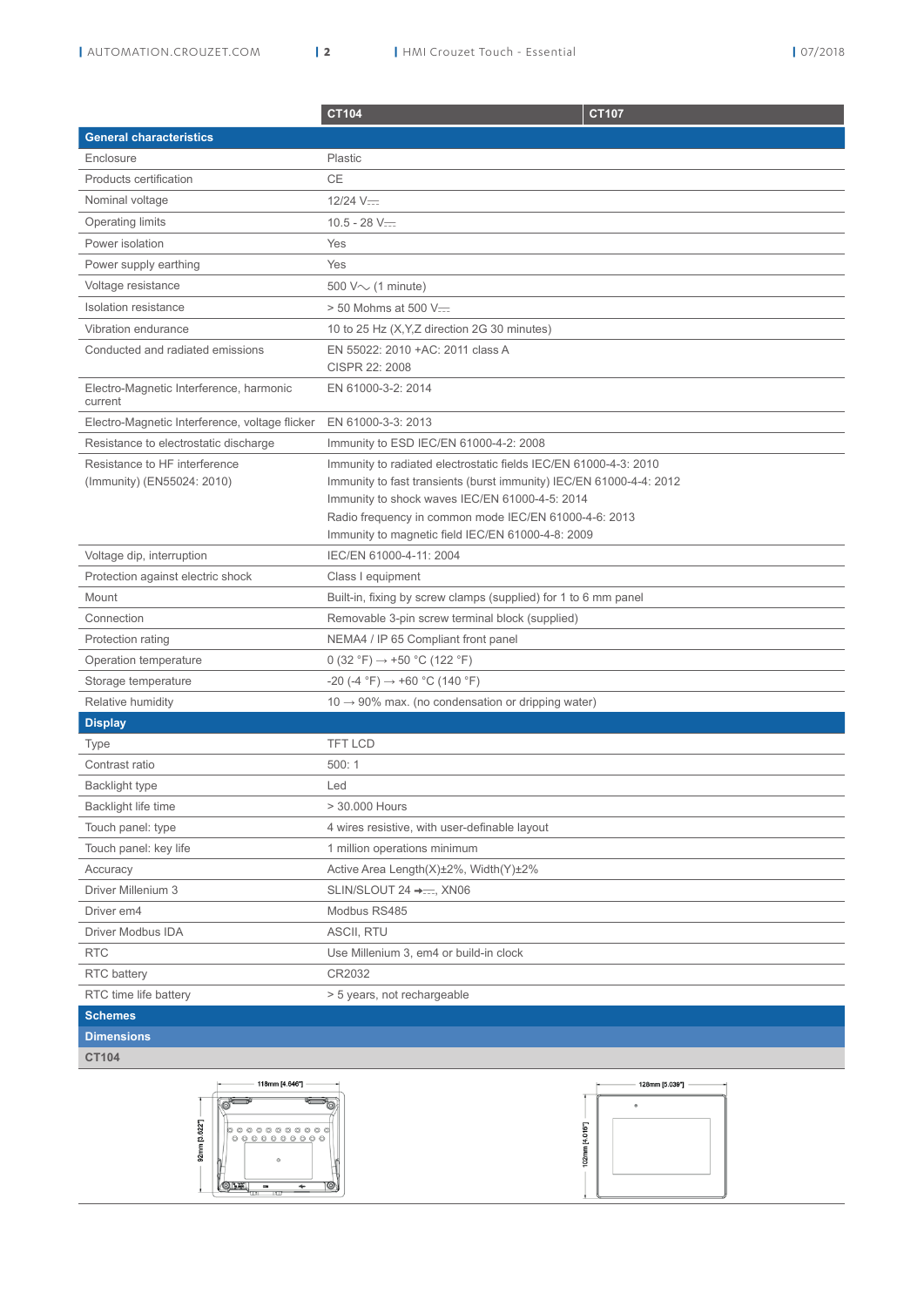